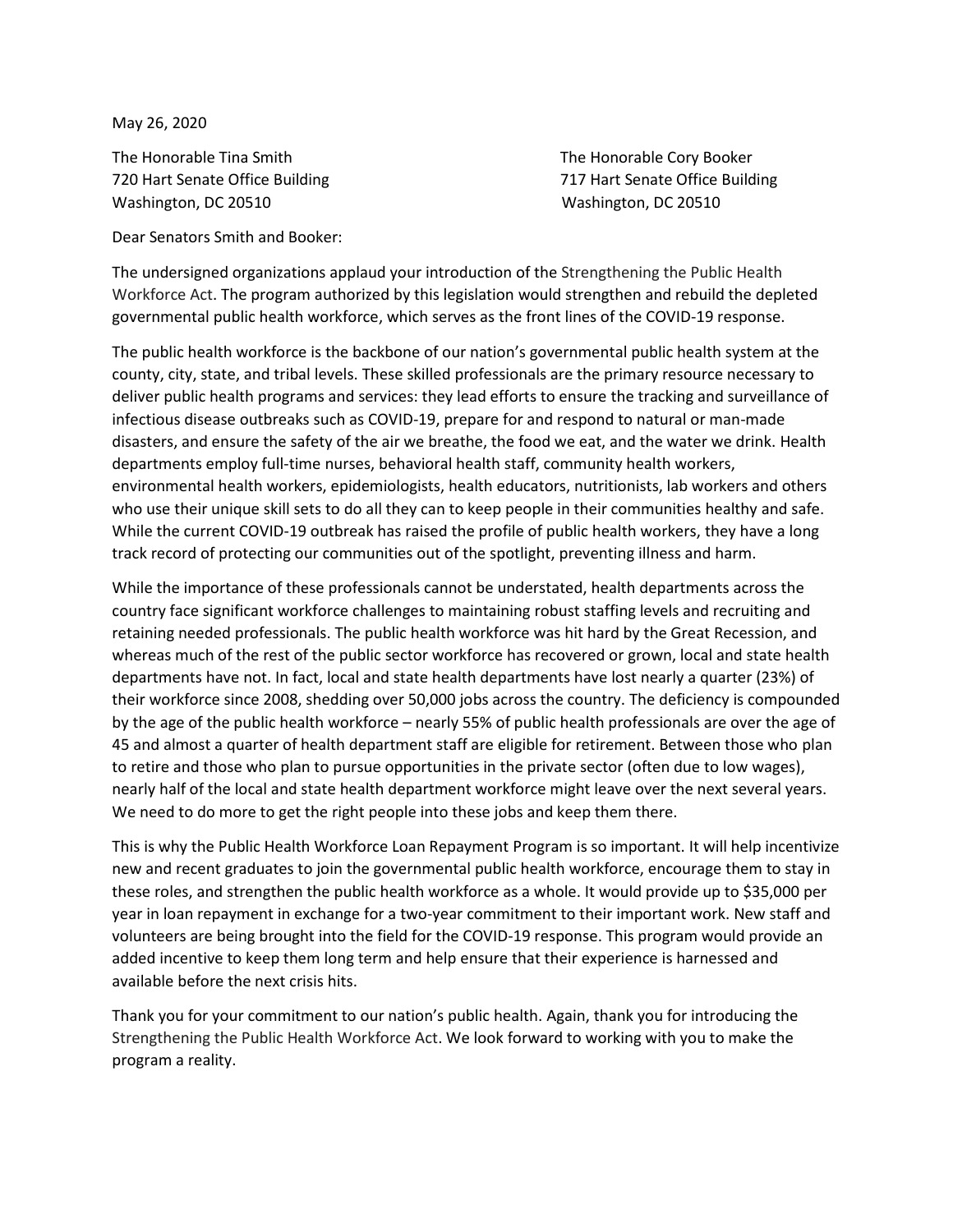Please contact Eli Briggs, Senior Government Affairs Director at the National Association of County and City Health Officials, at *ebriggs@naccho.org*, with any questions.

Sincerely,

## **National Organizations**

American Association for Clinical Chemistry American Association of Colleges of Pharmacy American Association of Colleges of Podiatric Medicine American Association on Health and Disability American College of Clinical Pharmacy American Dental Education Association American Geriatrics Society American Lung Association American Psychological Association American Public Health Association American Society of Tropical Medicine & Hygiene Association for Professionals in Infection Control and Epidemiology Association of Community Health Nursing Educators Association of Maternal & Child Health Programs Association of Public Health Laboratories Association of Public Health Nurses Association of Public Health Nurses (APHN) Association of Schools Advancing Health Professions Association of Schools and Programs of Public Health Association of State and Territorial Health Officials CAEAR Coalition Coalition of National Health Education Organizations Council of State and Territorial Epidemiologists Eta Sigma Gamma Families USA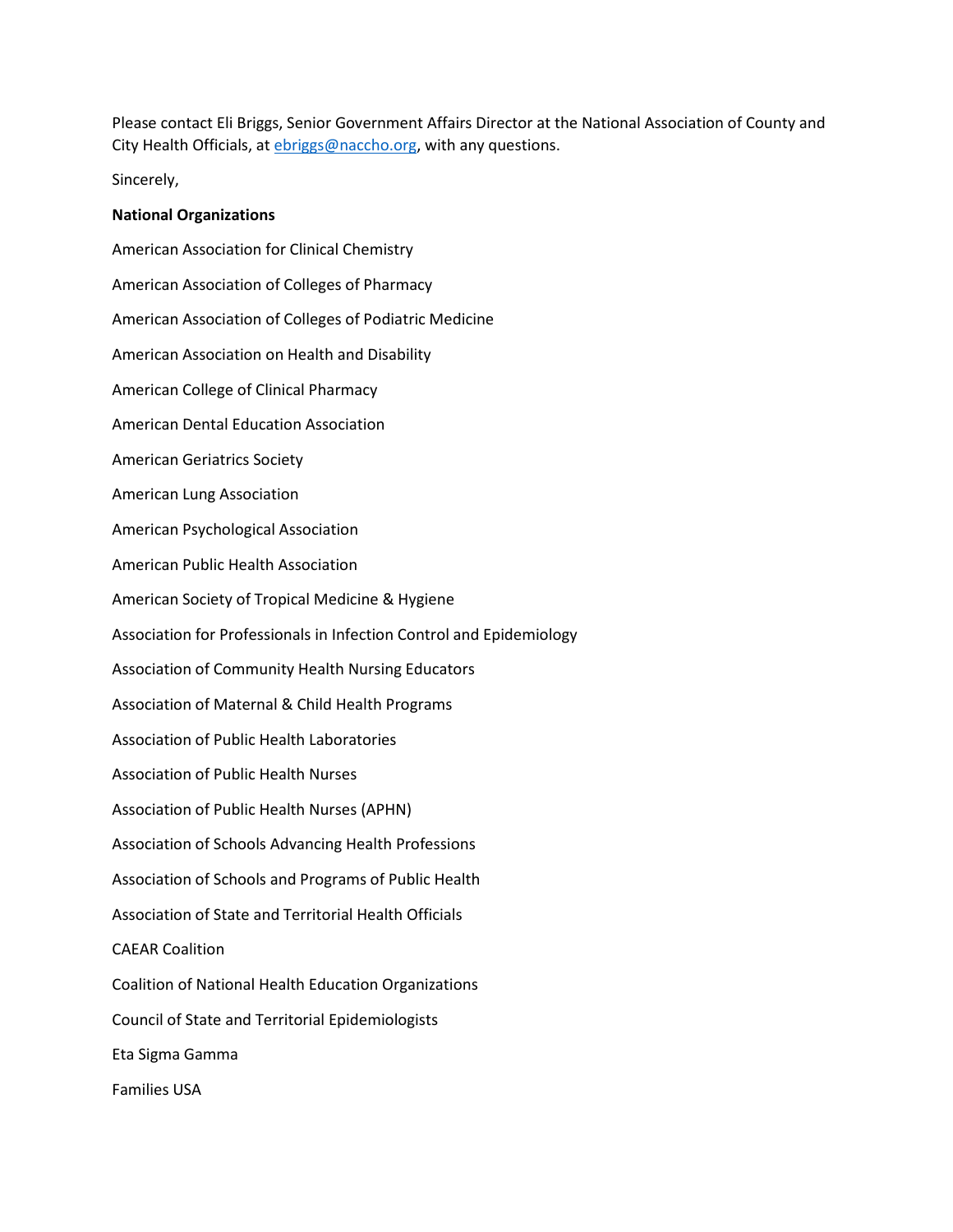GLMA: Health Professionals Advancing LGBTQ Equality Impetus - Let's Get Started LLC International Certification & Reciprocity Consortium Lakeshore Foundation National Association of County and City Health Officials National Association of Nurse Practitioners in Women's Health National Association of State Emergency Medical Services Officials National Black Nurses Association National Board for Certified Counselors National Coalition of STD Directors National Environmental Health Association National Family Planning & Reproductive Health Association National Health Care for the Homeless Council National Hispanic Medical Association National WIC Association Prevent Blindness Prevention Institute Rural Nurses Organization Safe States Alliance School-Based Health Alliance Spina Bifida Association The AIDS Institute The Gerontological Society of America The Society for Public Health Education Trust for America's Health Vaccinate Your Family **Local/State Organizations** ARCH Community Health Coalition Arizona Local Health Officer Association (ALHOA)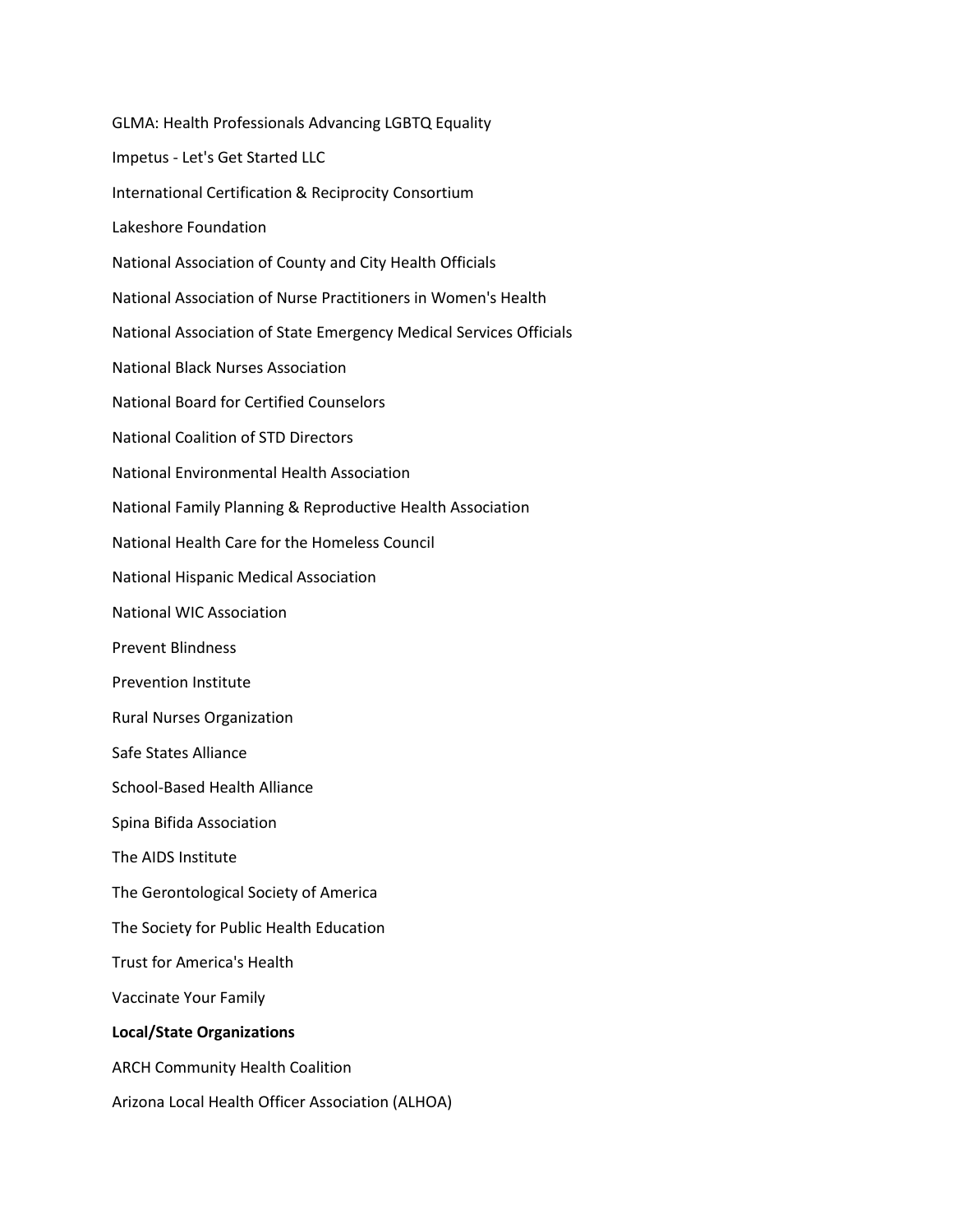Association of Ohio Health Commissioners, Inc. (AOHC) Baltimore City Health Department Bluegrass Community Health Center (KY) Bourbon County Health Department (KY) Bracken County Health Department (KY) Breathitt County Health Department (KY) Bryant Family Medicine (KY) Buffalo Trace District Health Department (KY) Colorado Association of Local Public Health Officials Fairview Community Health Center (KY) Florence Medical Group (KY) Foundation for a Healthy Kentucky Giles Family Counseling Services (KY) Greenup County Health Department (KY) Harrison County Home & Public Health (IA) Indiana State Association of City and County Health Officials Kent County Health Department (MD) Kentucky Health Departments Association KentuckyCare Kentucky Public Health Association Kentucky Rural Health Association Knox County Health Department (KY) Lexington-Fayette County Health Department (KY) Lincoln County Health Department (KY) Local Public Health Association of Minnesota Marshall County Health Department (KY) Maryland Association of County Health Officers Massachusetts Health Officers Association Mercy Health- Marcum and Wallace Hospital (KY)